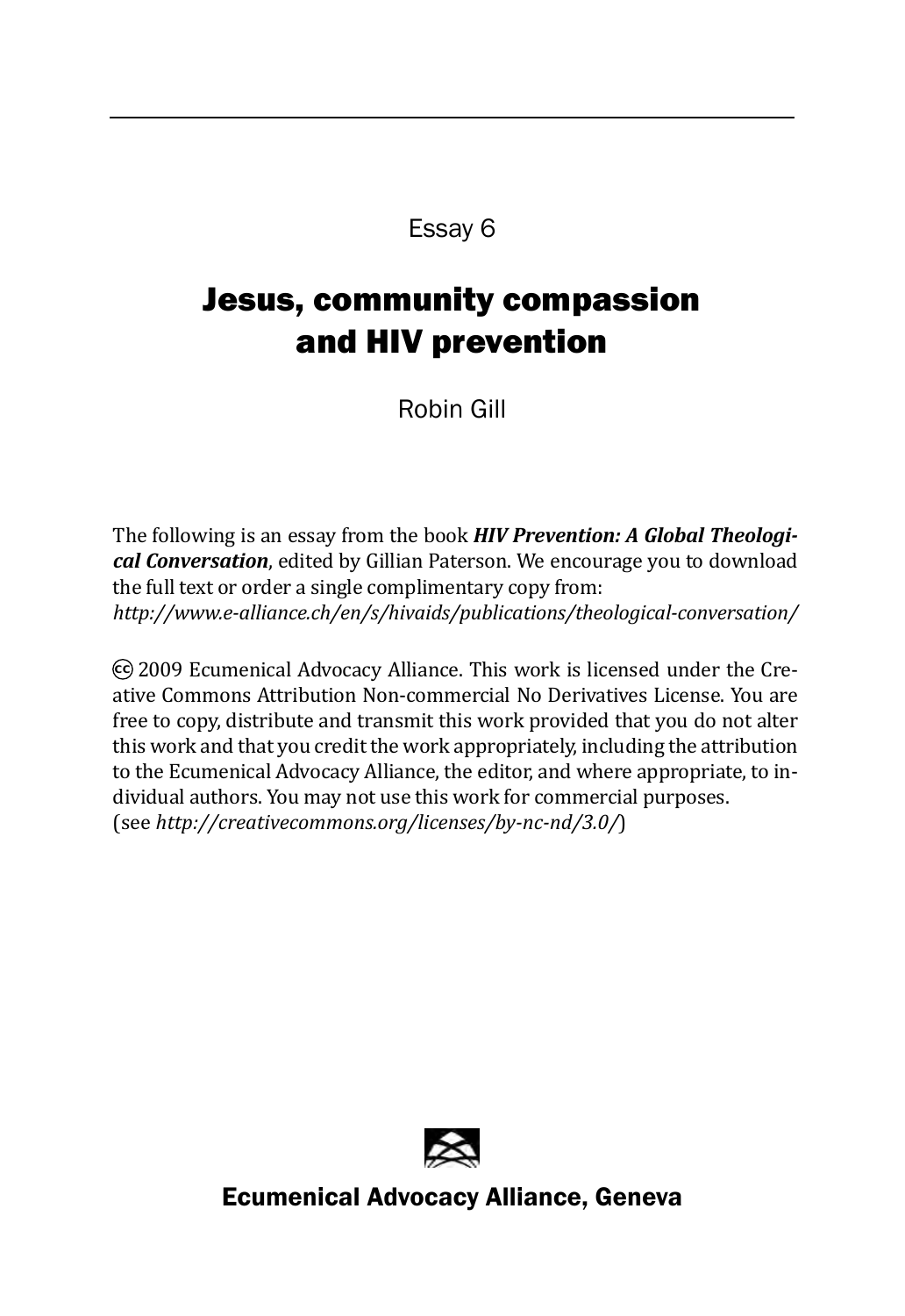# Jesus, community compassion and HIV prevention

## Robin Gill

*Professor Robin Gill holds the Michael Ramsey Chair of Modern Theology at the University of Kent and is a Provincial Canon of Canterbury.*

### 1. Health, healing and the Gospels

Over the last few years I have found the healing stories in the Gospels particularly important in thinking about health care today. They help to point to values and depths that are sometimes overlooked in everyday life. In these stories Jesus shows levels of compassion, care, faith and humility that can, I believe, still inform those working alongside people in need.

Consider, for example, this story recounted in the first chapter of Mark.

A leper came to him begging him, and kneeling he said to him, 'If you choose, you can make me clean'. Moved with pity, Jesus stretched out his hand and touched him, and said to him, 'I do choose. Be made clean!'. Immediately the leprosy left him, and he was made clean. After sternly warning him he sent him away at once, saying to him, 'See that you say nothing to anyone; but go, show yourself to the priest, and offer for your cleansing what Moses commanded, as a testimony to them'. But he went out and began to proclaim it freely, and to spread the word, so that Jesus could no longer go into a town openly, but stayed out in the country; and people came to him from every quarter. (Mark 1:40-45)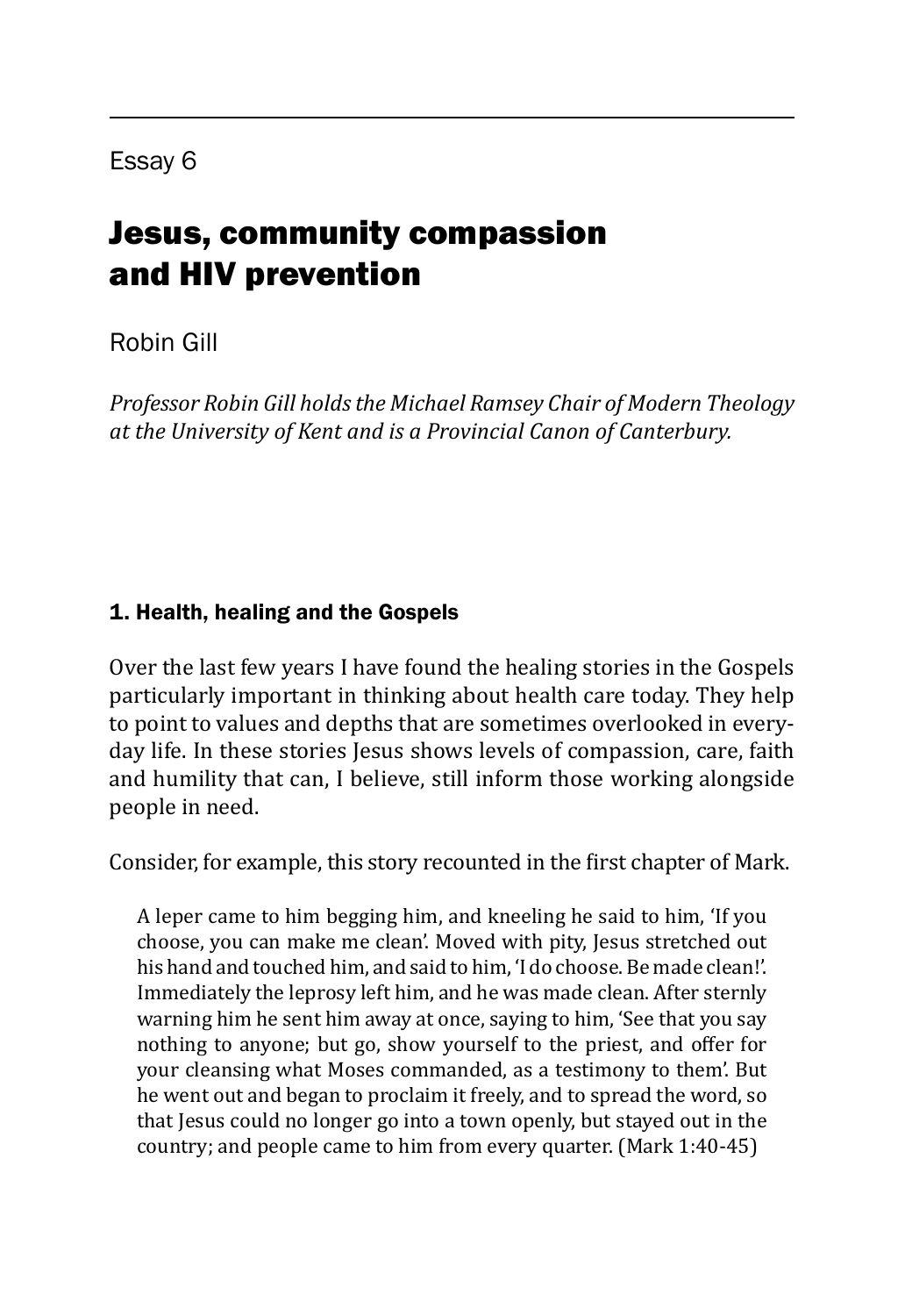It was a 'leper' who came to Jesus. Except, of course, he almost certainly was not a 'leper' in any medical sense. *Sara'at* in the Jewish Bible or *lepra* in the New Testament are not simply to be identified with the bacterial infection Hansen's disease, or *elephantiasis graecorum*  (which is how leprosy would be identified today). $\frac{1}{1}$  None of the crucial features of Hansen's disease (anaesthetic areas of the skin, painless and progressive ulceration of the extremities, and facial nodules) are ever mentioned in the Bible.<sup>2</sup> Rather the person who came to Jesus had already been stigmatised by his community as being a 'leper', as someone who should be segregated from the community as being profoundly 'impure'.

This 'leper' came to Jesus 'begging' him and (according to some texts) 'kneeling'. Jesus in response was 'moved with pity/compassion' (some texts have 'anger'). In Mark, unlike the other Gospels, Jesus was again moved with compassion by the sight of the 5000 and then the 4000 lacking food. Compassion (or even anger) here is not just empathy, placing yourself in the position of another, but identifying someone in real need, 'suffering alongside' him and being determined to help him if you possibly can. Compassion is both passionate and focused upon help. It was, after all, the Good Samaritan in Jesus' parable who was also moved with compassion (Luke 10:33), going to some lengths to help the man stripped and beaten by robbers on the road to Jericho.

Then Jesus 'stretched out his hand and touched' the 'leper', showing astonishing disregard for the impurity consequences involved.<sup>3</sup> In this he was quite unlike Elisha, who stayed in his house, kept a distance from Naaman the 'leper' outside and gave his command through a messenger.<sup>4</sup> Compassionate care indeed!

<sup>1</sup> See, for example, Vincent Taylor, *The Gospel According to St Mark* (London: Macmillan, 1959, p. 186); W.D. Davies and Dale C. Allison Jr, *A Critical Commentary on The Gospel According to Saint Matthew*, Vol. II (Edinburgh: T & T Clark, 1991, pp. 10-11); Martin Noth, *Leviticus* (London: SCM Press, 1965, p. 106); and Gordon J. Wenham, *The Book of Leviticus* (London: Hodder and Stoughton, 1979), p. 195.

<sup>&</sup>lt;sup>2</sup> S.G. Browne*, Leprosy in the Bible* (London: Christian Medical Fellowship, 1970), p. 8.<br><sup>3</sup> James D.G. Dunn 'Jesus and Purity<sup>,</sup> An Ongoing Debate' *New Testament Studies*, 48, 2002, n

James D.G. Dunn, 'Jesus and Purity: An Ongoing Debate', *New Testament Studies*, 48, 2002, p. 461.

<sup>4</sup> See my 'AIDS, Leprosy and the Synoptic Jesus', in ed. Robin Gill *Reflecting Theologically on AIDS: A Global Challenge* (London and Geneva: SCM Press and UNAIDS, 2007), p.110.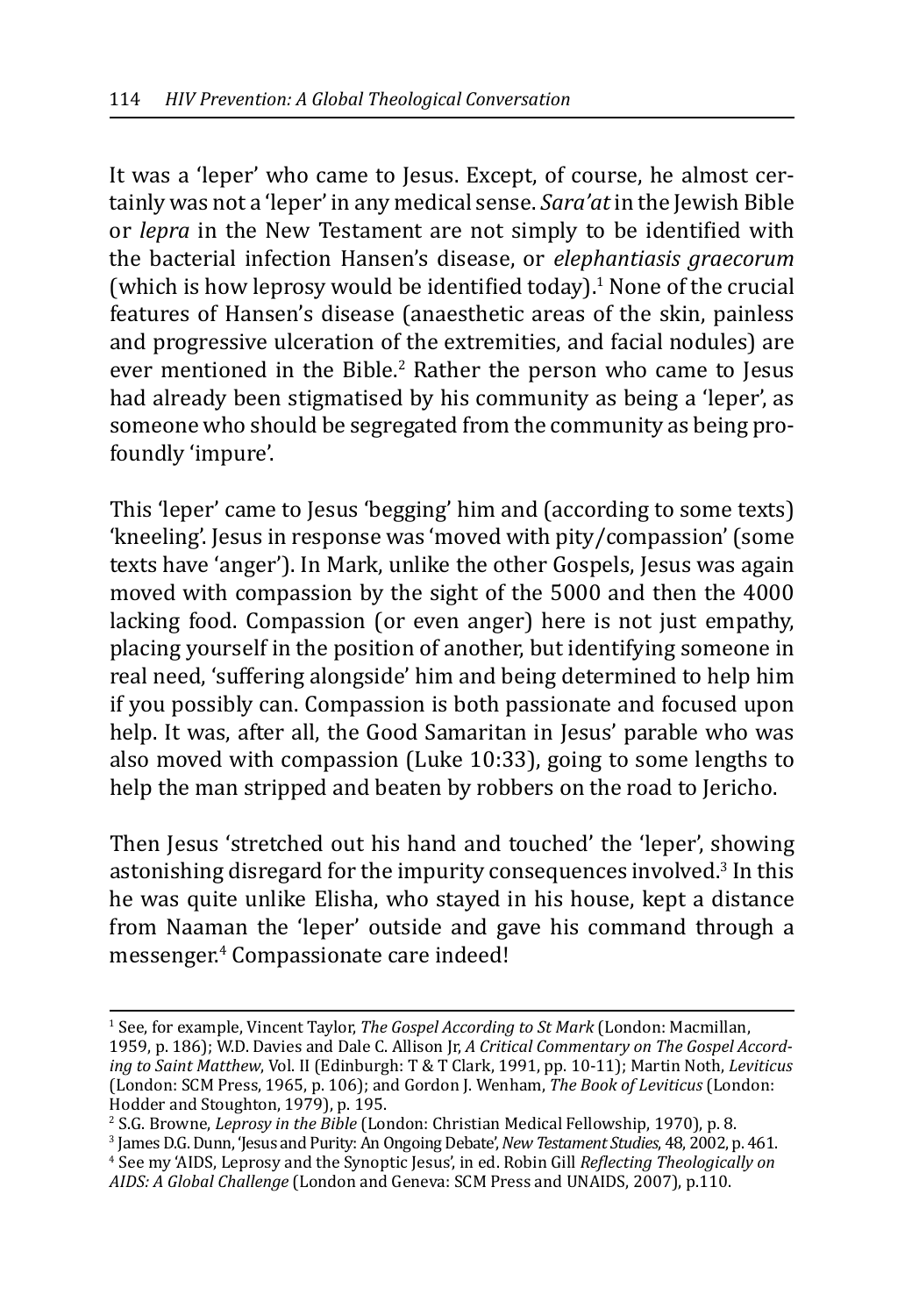In the parallel healing story of the ten lepers, told only in Luke, Jesus used a phrase repeated in other healing stories: 'your faith has made you well'. (Luke 17:19) If compassion and care occur frequently in healing stories then so does faith, sometimes in the sense of 'trust' (particularly trust that Jesus can indeed heal) and other times nearer to 'belief'; and usually the faith of the person to be healed but occasionally the faith of others. Faith in some sense can even be a requirement of healing or, at least, its absence can be an explanation of why healing was not possible. (Mark 6:6)

Characteristically the story of the single 'leper' also involves restraint and humility, or rather a lack of restraint on the part of the one who was healed. Jesus sternly warned him, as he warned others:

'See that you say nothing to anyone'…but he went out and began to proclaim it freely, and to spread the word, so that Jesus could no longer go into a town openly.

Compassion, care, faith and humility run deeply through the healing stories and have much to teach us about good health care.<sup>5</sup> In addition, like many others, I have come to see strong affinities between the way 'lepers' in the Bible were stigmatized by their local community, but emphatically not by Jesus, and the way that those living with HIV are too often stigmatized today. Of course Hansen's disease and HIV are medically quite different from each other. But at the level of community misperceptions and stigmatization they have much in common. The followers of Jesus manifestly must respond to people living with HIV as Jesus responded to those perceived to be 'lepers', that is, with compassion, care, faith and humility.

### 2. Community compassion versus community cohesion

All of this I simply assume here. But there is more to be discovered in this story from Mark about *community* compassion. This is after

<sup>5</sup> See further my *Health Care and Christian Ethics* (Cambridge: Cambridge University Press, 2006).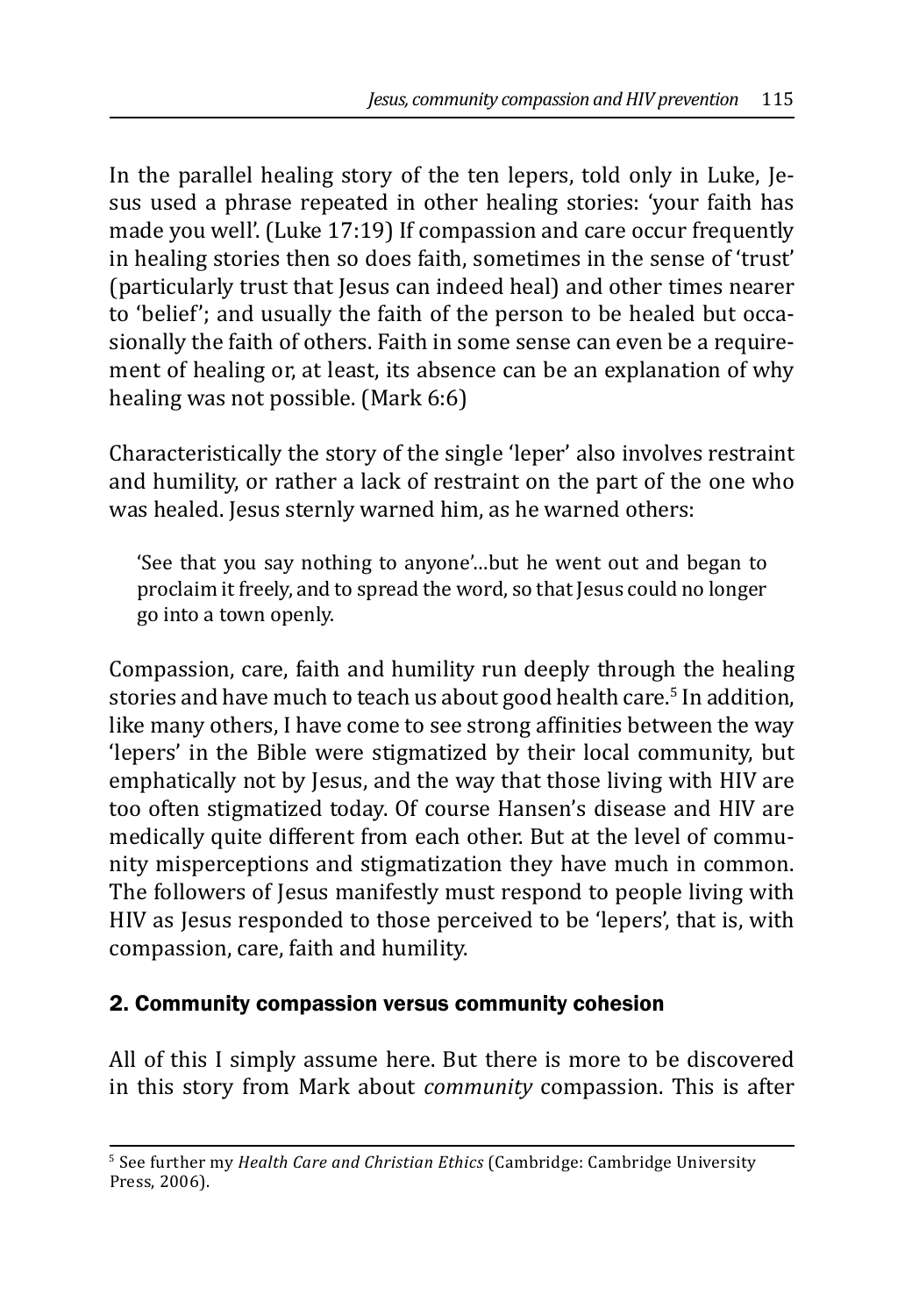all a story that exemplifies a central tension within contextual theology. In it, the norms of the local community are simultaneously both challenged and affirmed. The complex requirements of Jewish purity laws are both broken and sustained in a single story. For those biblical scholars who see Jesus as one who overturns Jewish laws, the touching of the impure 'leper' confirms a pattern displayed in Jesus' table fellowship with sinners, breaking the Sabbath and being touched by the woman made impure from menstrual blood. However, for those who see Jesus as a generally observant Jew, there is his command to 'show yourself to the priest, and offer for your cleansing what Moses commanded' as is required in Leviticus 13 and 14. Confusingly the story can be read either way.<sup>6</sup>

My own suggestion is to see this as a story that upholds community norms when they do not conflict with the demands of compassion, that is to say the demands of the Kingdom of God, but to challenge them when they do. Such compassion even takes precedence over strongly held and principled scruples. So Jesus upholds the formal requirements of Leviticus 13 and 14 yet, as a healer 'moved with pity, Jesus stretched out his hand and touched' the 'leper'. The formal requirements of the local community were sustained but the personal practice was quite different.

This pattern is shown even more clearly in the following story, this time from Luke:

Now he was teaching in one of the synagogues on the Sabbath. And just then there appeared a woman with a spirit that had crippled her for eighteen years. She was bent over and was quite unable to stand up straight. When Jesus saw her, he called her over and said, 'Woman, you are set free from your ailment'. When he laid his hands on her, immediately she stood up straight and began praising God. But the leader of the synagogue, indignant because Jesus had cured on the Sabbath, kept saying to the crowd, 'There are six days on which work ought to

<sup>6</sup> James D.G. Dunn, 'Jesus and Purity: An Ongoing Debate', *New Testament Studies*, 48, 2002, pp. 49-467.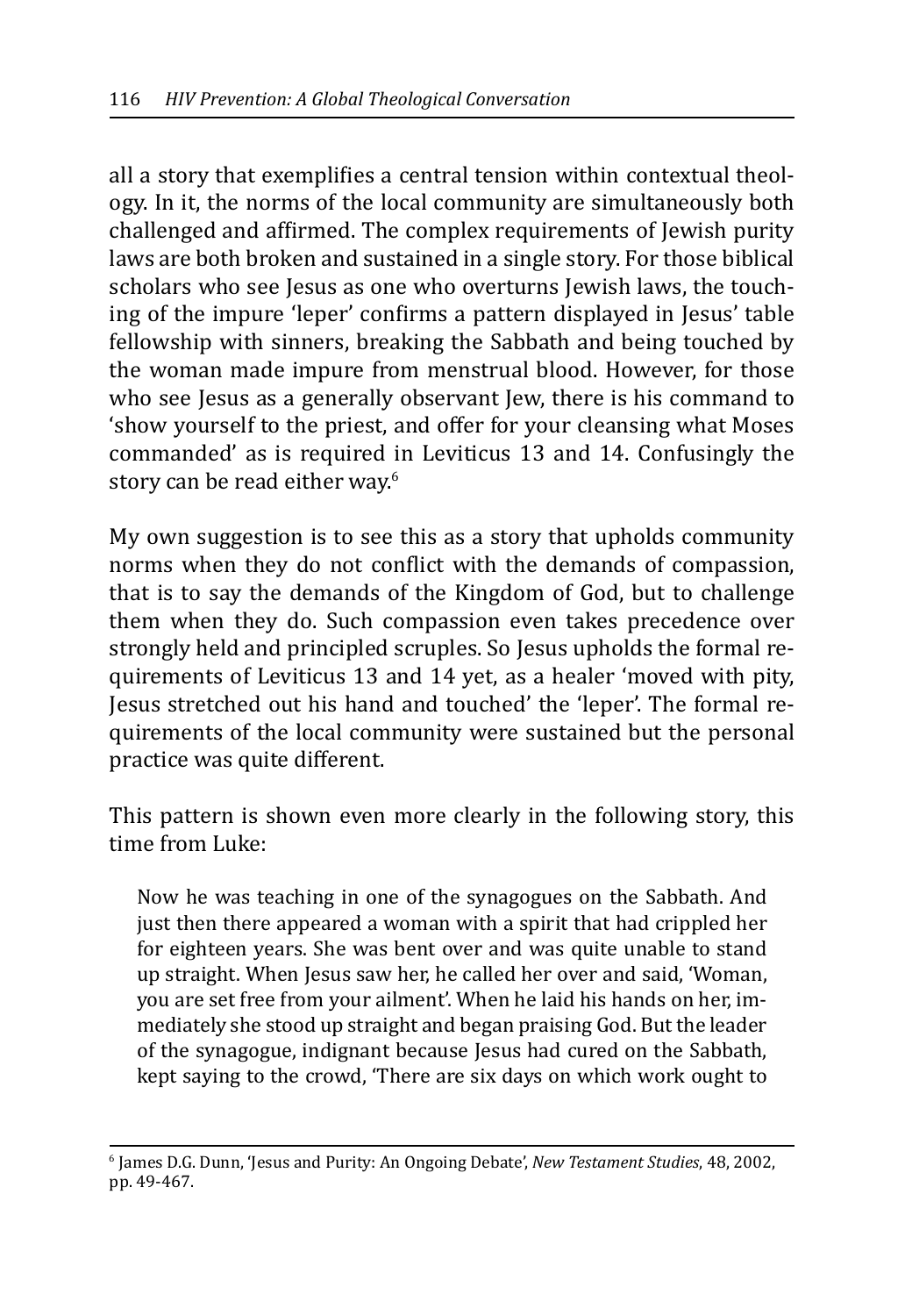be done; come on those days and be cured, and not on the Sabbath day'. But the Lord answered him and said, 'You hypocrites! Does not each of you on the Sabbath untie his ox or his donkey from the manger, and lead it away to give it water? And ought not this woman, a daughter of Abraham whom Satan bound for eighteen long years, be set free from this bondage on the Sabbath day?'. When he said this, all his opponents were put to shame; and the entire crowd was rejoicing at all the wonderful things that he was doing. (Luke 13:10-17)

Viewed from the synagogue community's perspective, its leader was obviously correct: 'There are six days on which work ought to be done; come on those days and be cured, and not on the Sabbath day'. The woman had been crippled for eighteen years. One more day after all those years would have mattered little in the interests of keeping communal norms about the Sabbath.

Jesus' response was astonishingly sharp: 'You hypocrites!'

In the Synoptic Gospels the charge of hypocrisy is frequently made by Jesus (13 times in Matthew) and is characteristically levelled at the religiously observant and their leaders. In this story the religious leader and his congregation are denounced as hypocrites, as 'actors' who say one thing but do another.' Or, to express this in terms of pastoral theology, they break the relationship between faith and practice. They claim the high ground of religious faith but in the process ignore the accompanying requirements of compassionate practice.

### 3. Compassion, truth and shame

In the context of HIV, hypocrisy by community leaders has been only too evident. Perhaps it is the hypocrisy of leaders hiding information about prevalence, denying the link between HIV and AIDS, or claiming that HIV only affects the gay community. Or perhaps, and most shocking among religious leaders, it is the denial that their own community and pastors are themselves living with HIV. Communal fidelity and

<sup>7</sup> See C.F. Evans, *Saint Luke* (London and Philadelphia: SCM Press and Trinity Press, 1990), p. 338.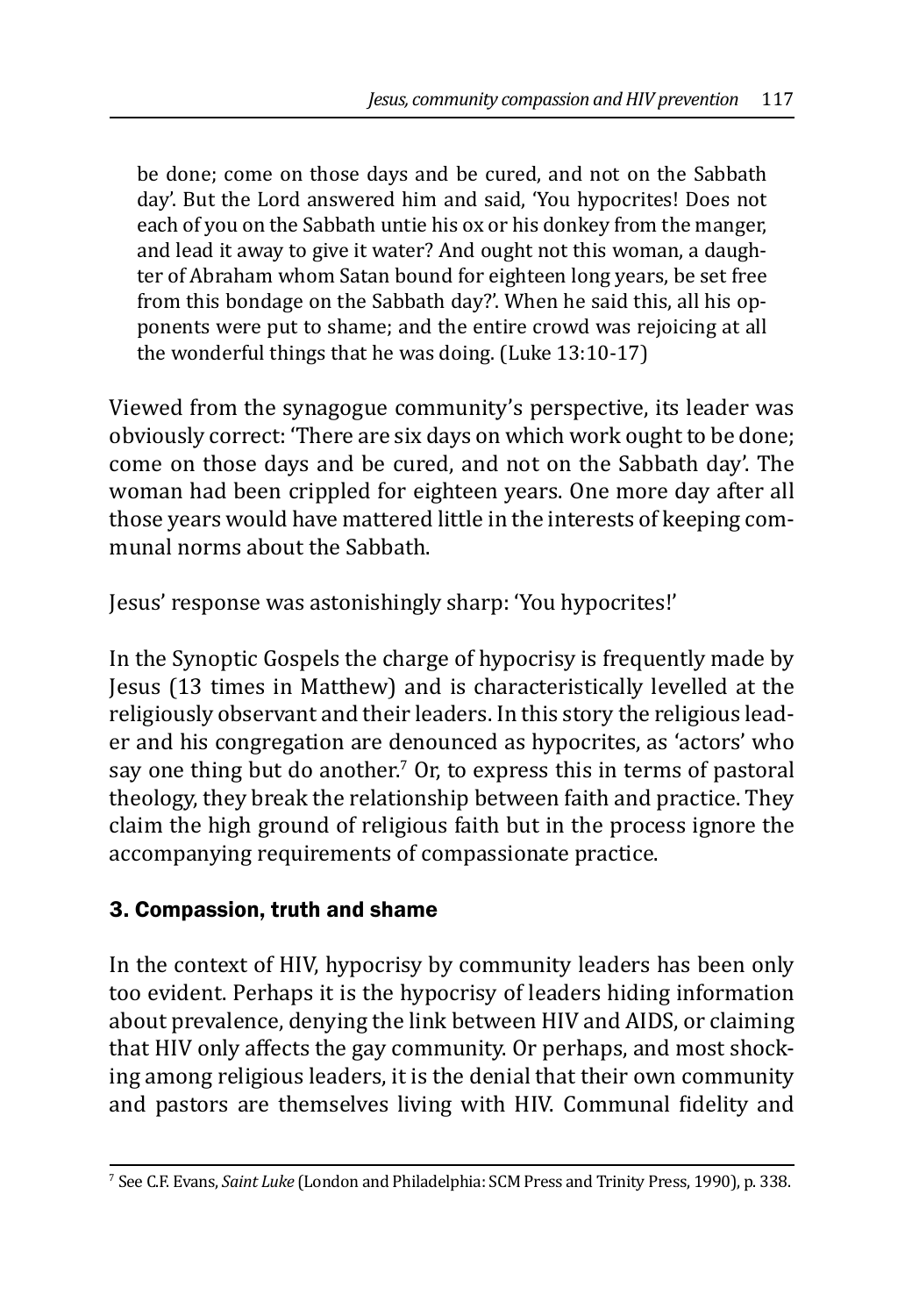truth-telling are key components in HIV prevention, yet the record of churches has all too often been riddled with hypocrisy.

If Jesus responded to the vulnerable with compassion, care, faith and humility, he responded to those religious people who ignored their plight with a sharp denunciation of hypocrisy. And 'when he said this, all his opponents were put to shame'.

The issue of 'shame' is especially sensitive in the context of HIV. 'Stigmatization' and 'shame' are closely connected, but they are not always identical. People have a deplorable tendency to stigmatize others, but they can properly feel shame about this tendency and thus about their own behaviour. All too often communities, even Church communities, have seen fit to stigmatize those living with HIV. Stigmatizing (and even shaming) people who cannot undo their condition is particularly cruel and deeply harmful. Those with disabilities have all too often been stigmatized in this way. The history of 'leprosy' demonstrates this all too clearly. Emphatically Jesus did not do that to the woman in this story. Yet he did 'put to shame' the community that had failed to show her compassion.

Perhaps communities that stigmatize those living with HIV, or that condone predatory male sexual behaviour that helps to spread HIV, can appropriately be shamed. This does appear to be possible in the third story, from John:

Early in the morning he came again to the temple. All the people came to him and he sat down and began to teach them. The scribes and the Pharisees brought a woman who had been caught in adultery; and making her stand before all of them, they said to him, 'Teacher, this woman was caught in the very act of committing adultery. Now in the law Moses commanded us to stone such women. Now what do you say?'. They said this to test him, so that they might have some charge to bring against him. Jesus bent down and wrote with his finger on the ground. When they kept on questioning him, he straightened up and said to them, 'Let anyone among you who is without sin be the first to throw a stone at her'. And once again he bent down and wrote on the ground. When they heard it, they went away, one by one, beginning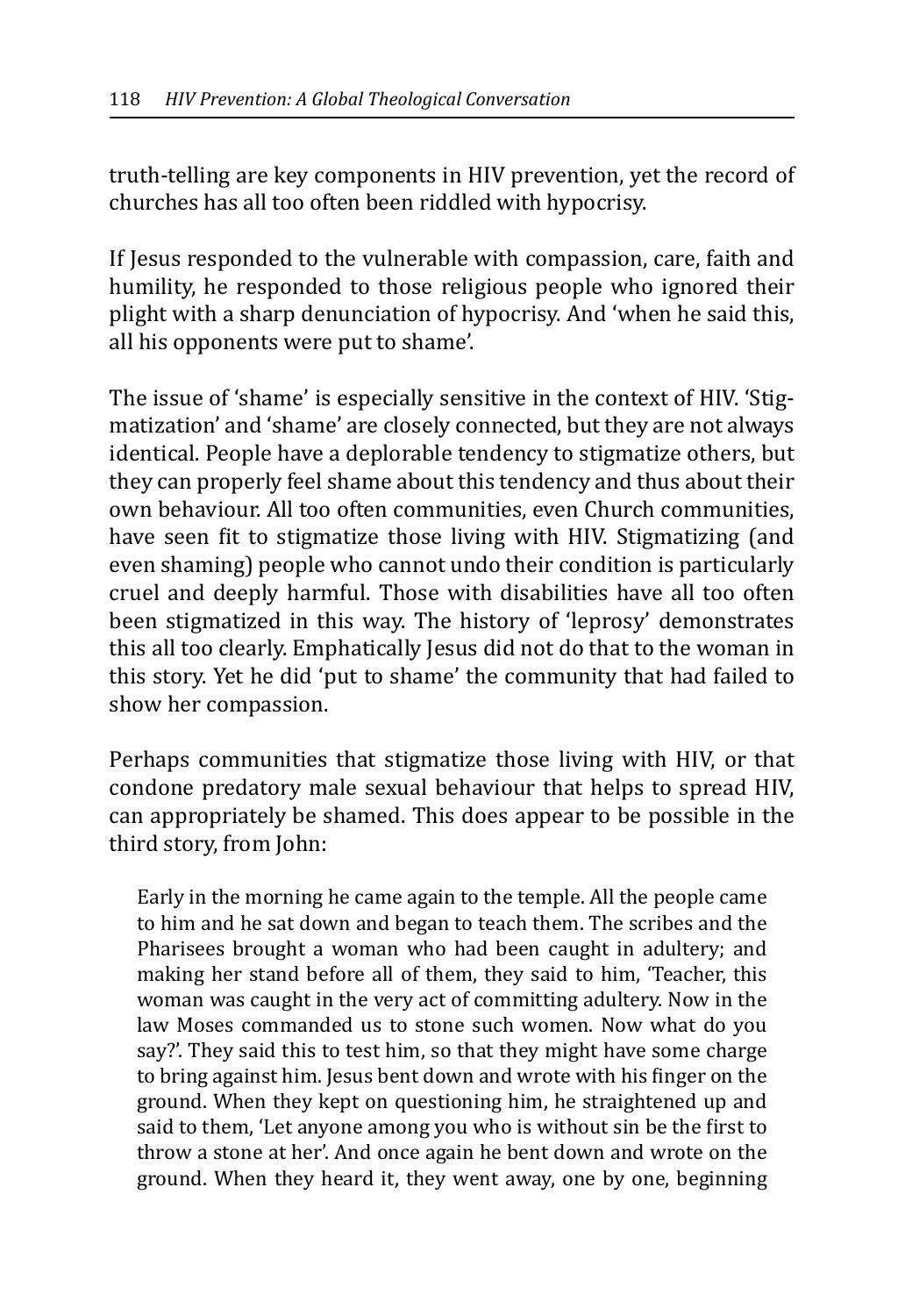with the elders; and Jesus was left alone with the woman standing before him. Jesus straightened up and said to her, 'Woman, where are they? Has no one condemned you?'. She said, 'No one, sir'. And Jesus said, 'Neither do I condemn you. Go your way, and from now on do not sin again'. (John 8:2-11).

It is generally recognized that this is indeed an ancient story about Jesus but that it did not originally form a part of the Fourth Gospel.<sup>8</sup> In the context of understanding compassion it is particularly important although it requires sensitive interpretation.

Once again it is the religiously observant who take the moral high ground but are finally put to shame by Jesus. This time they are not defending the Sabbath. They have found a woman who has apparently flouted sexual norms: 'Teacher, this woman was caught in the very act of committing adultery'. Like many religious communities today, it is sexual activity that is identified as being especially sinful.

 In the story Jesus does not deny the role of sin. The woman herself is finally told 'from now on do not sin again'; whatever she has done is not condoned. Yet she is explicitly not condemned by Jesus and everyone else is reminded that they are not 'without sin'. She is not stigmatized as an 'adulterer', but the religious community is apparently shamed, going away 'one by one, beginning with the elders'. They have been challenged by Jesus in public and, as a direct result, put to shame.

In conclusion, taken together, these three stories suggest that Jesus was prepared both to affirm and to challenge religious communities. In them he affirmed communal practices when they did not conflict with the demands of communal compassion, but challenged them sharply when they did. The virtues identified at an individual level in the healing stories (compassion, care, faith and humility) are supplemented at a community level with sharp challenges, or even denunciations.

<sup>8</sup> C.K. Barrett, *The Gospel According to St John: An Introduction with Commentary and Notes on the Greek Text* (London: SPCK, 1967), pp. 490-3.